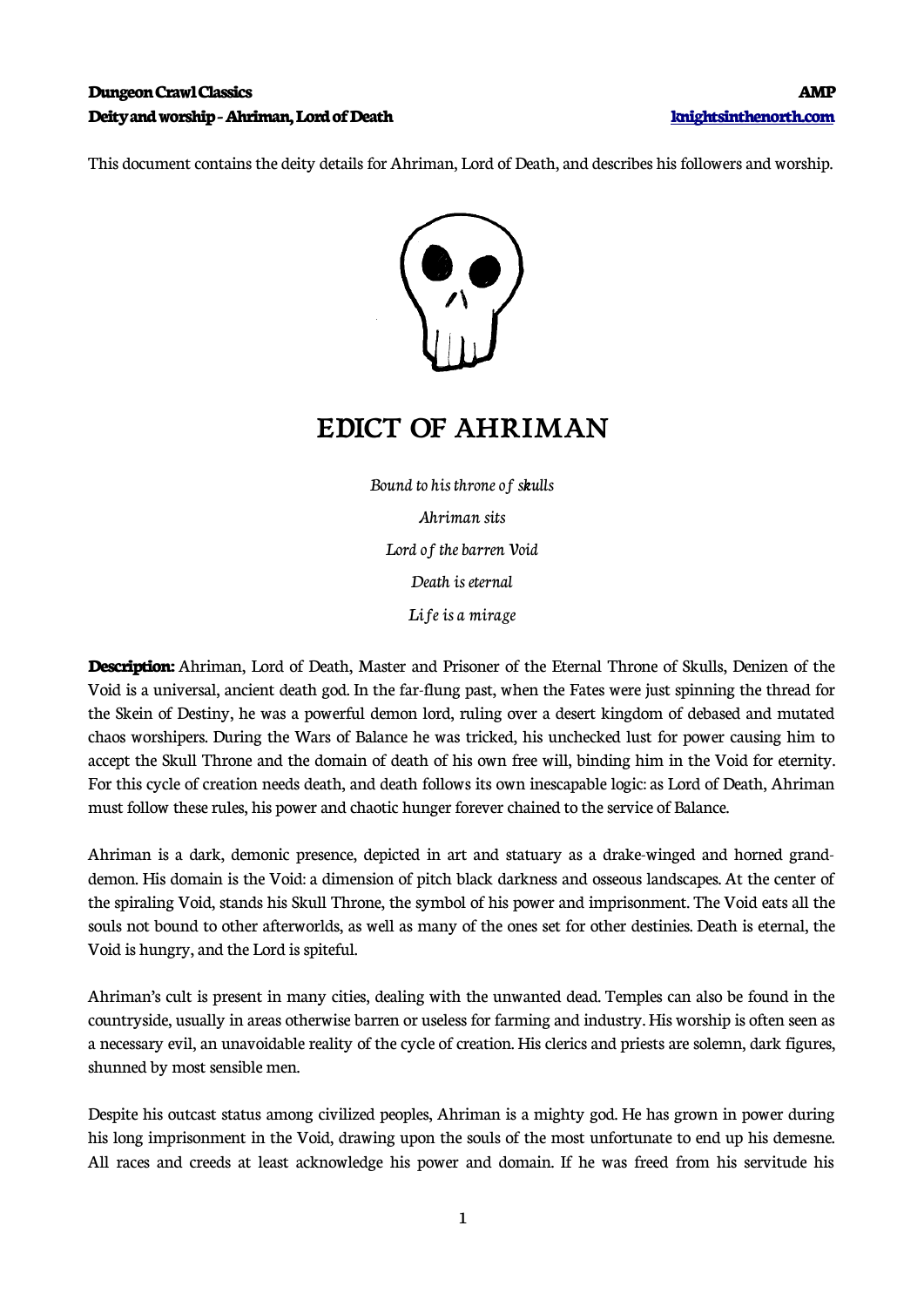vengeance upon the other deities and godlings would wreak ruin upon all existence. A fanatic, chaotic sect within his congregation schemes to accomplish just this, their goals and allegiance born out of a lust for power, as well as a fear towards their deity's irrefutable power.

#### **Aligned deities:**

Nimlurun, the Unclean One Klazath, God of War

## **Opposing deities:**

Malotoch, the Carrion Crow God Ildavir, the Goddess of Nature Auranne, the Expectant

**Services of the Cult:** The church of Ahriman only offers healing services to followers, for they may yet advance Ahriman's plans. Non-members may access other divine favours in trade for wealth or sacrifice. Ahriman's cult is also often responsible for handling the dead from nearby regions, especially those not claimed by other deities. It should also be noted that Ahriman's domain allows his clerics some power over the undead, and some temples utilize them as labour or guardians.

# **Cleric description[1](#page-1-0)**

**Symbol:** The symbol of Ahriman is the Skull of the Throne. His clerics wear it as a pendant, and the most fervent worshipers tattoo it as a mask over their gaunt features.

**Weapon proficiencies:** Daggers, words, axes, whips, staffs, clubs, maces, hammers and mauls; for ranged combat clerics of Ahriman can use blowguns, bows, crossbows or slings.

**Special:** Ahriman rewards his faithful with the following boons.

 $\overline{a}$ 

- Followers of Ahriman can dedicate their kills to their god. For this, they must offer the creature's soul to Ahriman in prayer, and perform the final blow, committing the soul to Ahriman's bleak realm (only the deathblow counts as sacrifice, players are tasked with keeping track of these kills). Only sentient humanoids and monsters are worthy offerings to the demanding death god. Later, the follower can ask Ahriman for a boon: for each soul they've committed to the Void, they may add +1 to a single damage roll (the soul-points stack, but Judges should use their own discretion for capping this ability, perhaps situationally); the counter resets after the boon is used.
- Ahriman may permit his clerics the spells (from the wizard spell lists in the DCC rulebook, pgs. 127 and 128): *Charm undead* (as *Charm person*, but only pertaining to undead creatures), *Undead summoning* (as *Monster summoning,* but only for undead creatures), *Ray of Enfeeblement, Scare, Consult spirit* and *Blade of the Void* (as *Blade of Atropos,* but the effect targets undead creatures)
- Ahriman NEVER grants his clerics the spells *Restore vitality, Cure paralysis* or *Neutralize poison or disease.*
- For each lay on hands action successfully completed by a cleric of Ahriman, the recipient must dedicate their next kill to the Lord of Death. If a character has 5 uncompleted dedications to the death

<span id="page-1-0"></span><sup>1</sup> Note that at my table Ahriman is a (borderline) neutral god, and accepts mostly neutral worshipers.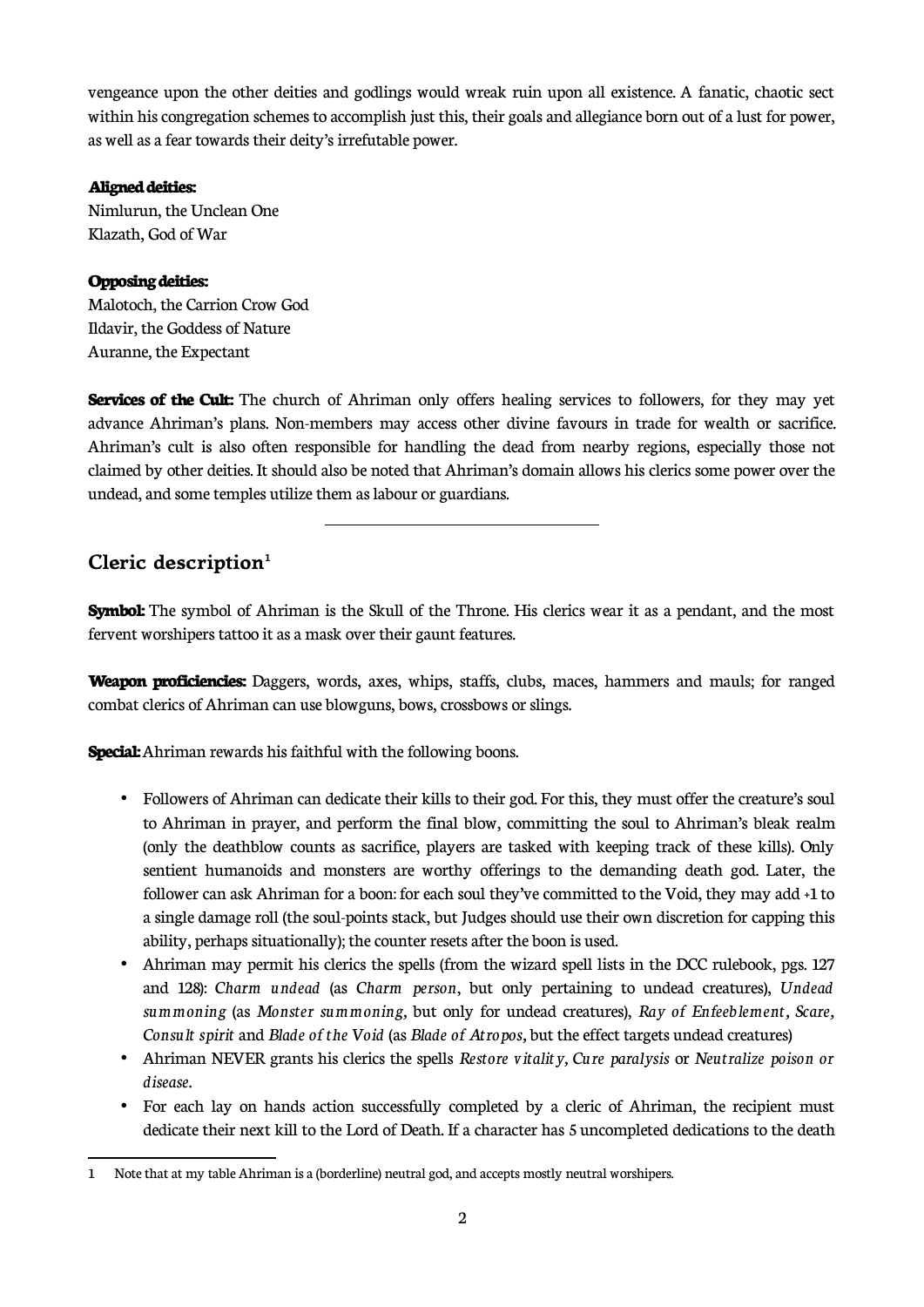god, they cannot receive healing until they kill again. Only sentient humanoids and monsters, and other living creatures of merit count for this act, which may obviously be seen as a desecration by other deities (all Judge's discretion, obviously).

**Turn unholy:** Angels, demons, devils, Lords of Law, Lawful Primes and mundane animals; clerics of Ahriman can turn undead, but cannot smite them; treat auto-kill results as charm effects.

| Table A: Ahriman's disapproval |                                                                                                                                                                                                                                                                                                                                                                                                                                                                                                                                                                       |  |
|--------------------------------|-----------------------------------------------------------------------------------------------------------------------------------------------------------------------------------------------------------------------------------------------------------------------------------------------------------------------------------------------------------------------------------------------------------------------------------------------------------------------------------------------------------------------------------------------------------------------|--|
| Roll                           | Disapproval                                                                                                                                                                                                                                                                                                                                                                                                                                                                                                                                                           |  |
| 0 or<br>less                   | The cleric must atone for their sins. They can do nothing but recite the mantras of Ahriman,<br>and offer their blood to Ahriman in atonement for the next 10 minutes, starting as soon as<br>they're not in immediate danger.                                                                                                                                                                                                                                                                                                                                        |  |
| $\mathbf{1}$                   | The cleric must atone for their sins. They can do nothing but recite the mantras of Ahriman,<br>and bleed for Ahriman (suffering 1 point of HP damage) for the next 10 minutes, starting as<br>soon as they're not in immediate danger.                                                                                                                                                                                                                                                                                                                               |  |
| $\mathfrak{2}$                 | The cleric must dedicate a soul to Ahriman as soon as they're able. This dedication need not<br>happen as a sacrifice, but should be approached as a curse: the recipient's soul will be destined to<br>the Void, unless they take steps to avoid it. Failure to complete the dedication within 120<br>minutes incurs a -1 penalty to all spell checks until a soul has been dedicated to Ahriman (the<br>recipient needs to be made aware of this deed; they can avoid the dedication either by the cleric's<br>death or by petitioning for aid from another deity). |  |
| 3                              | The cleric must increase Ahriman's power with a new follower. They incur a -1 penalty to spell<br>checks until they convert a new follower to the faith.                                                                                                                                                                                                                                                                                                                                                                                                              |  |
| $\overline{4}$                 | The cleric incurs Ahriman's ire: a -1 to spell checks for a day, and they are struck with a morbid<br>sense of malaise for the duration of the effect.                                                                                                                                                                                                                                                                                                                                                                                                                |  |
| 5                              | The cleric is struck with an arrogant mood. For the remainder of the day they will not obey the<br>commands or directions of anyone. If they do so, they lose all spellcasting ability including<br>healing for the remainder of the day.                                                                                                                                                                                                                                                                                                                             |  |
| 6                              | The cleric incurs an immediate -1 to all spell checks until they commit a soul to Ahriman,<br>striking the final blow and sending them on their way to the Void Additionally, they suffer<br>nightmares for the duration, dreaming of the endless dark beyond.                                                                                                                                                                                                                                                                                                        |  |
| 7                              | The cleric immediately incurs a -4 penalty to the spell or ability that caused the disapproval.<br>This lasts until the next day. Additionally, they reek like the dead for the duration.                                                                                                                                                                                                                                                                                                                                                                             |  |
| 8                              | The cleric loses access to 1d4 randomly determined 1st level spells for the remainder of the day.<br>Additionally, for the duration of the effect they appear as a semi transparent, ghostly form (the<br>effect is mostly cosmetic, but can be unnerving).                                                                                                                                                                                                                                                                                                           |  |

**Disapproval Table:** Clerics of Ahriman use the following disapproval table.